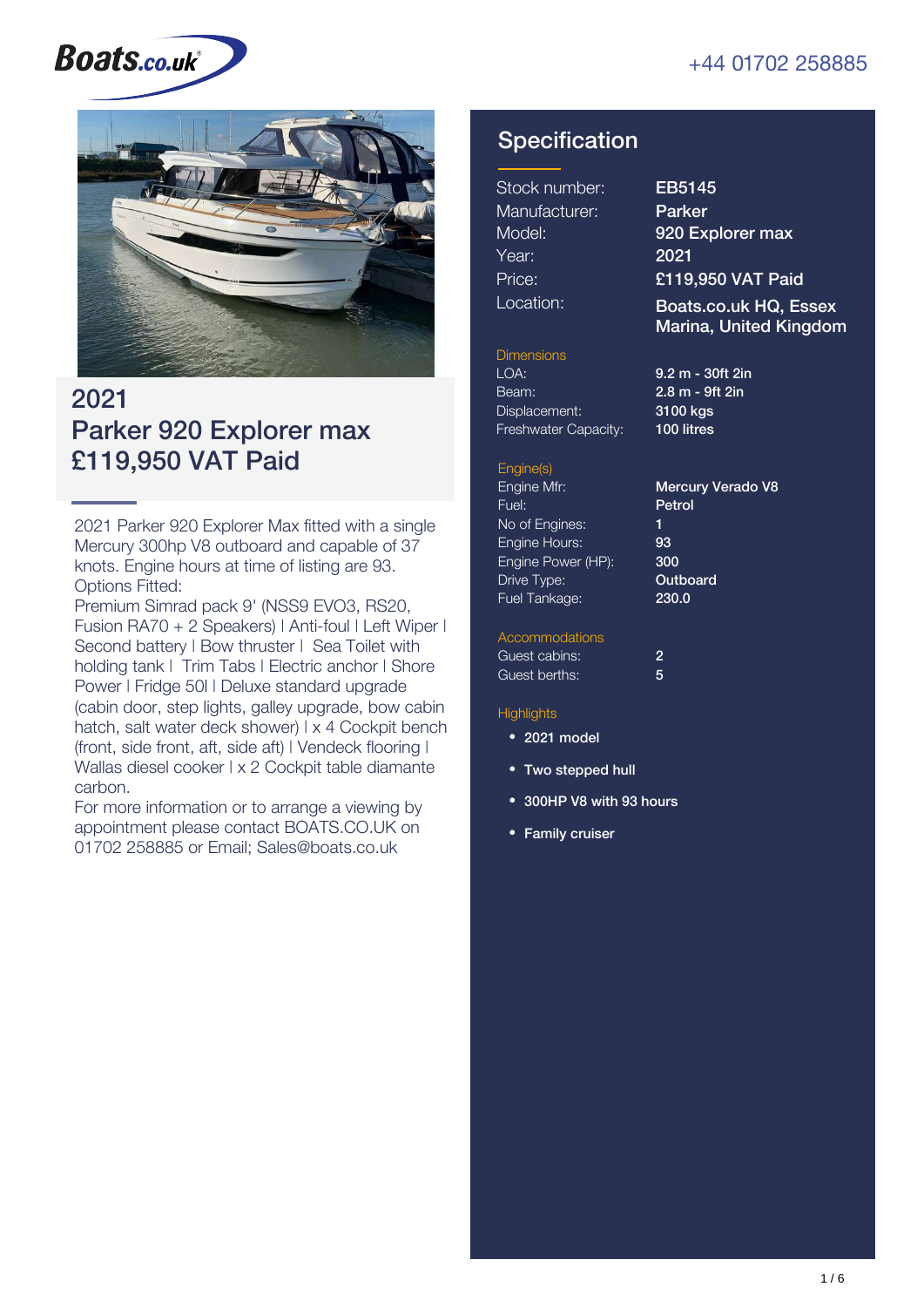#### Additional Information

The 920 Explorer MAX for daytrips, weekends and great on the water and excursions // The 920 Explorer MAX has the same fore cabin and pilothouse design as its sister boat, the 790 Explorer,

and can be fitted to provide all the comforts you need for overnight stays in a boat – including a soft top so you can make the most of sunny days //

The aft deck is much larger than competing boats, with more deck area than our largest day cruiser, the 850 Voyager. No other pilothouse boat can offer as much seating, spacious table and sun loungers on the aft deck as the 920 Explorer MAX // The aft deck is separated from the aft platform with a watertight door so you can drive astern into waves without your wake and waves washing over the aft deck. The aft platform is spacious and there is plenty of room to walk from port to starboard side. // The aft deck is unrivalled when it comes to size in this segment. The normal dimensions of an aft deck on pilothouse boats of this size is approx. 4 m2. The aft deck on the 920 Explorer MAX is 33% larger and measures a total 5.3 m2.// Aft of the aft deck is a spacious platform with plenty of room to walk from port to starboard side. Add to that the fantastic looks this is a real head turner....

#### Accommodation

Toilet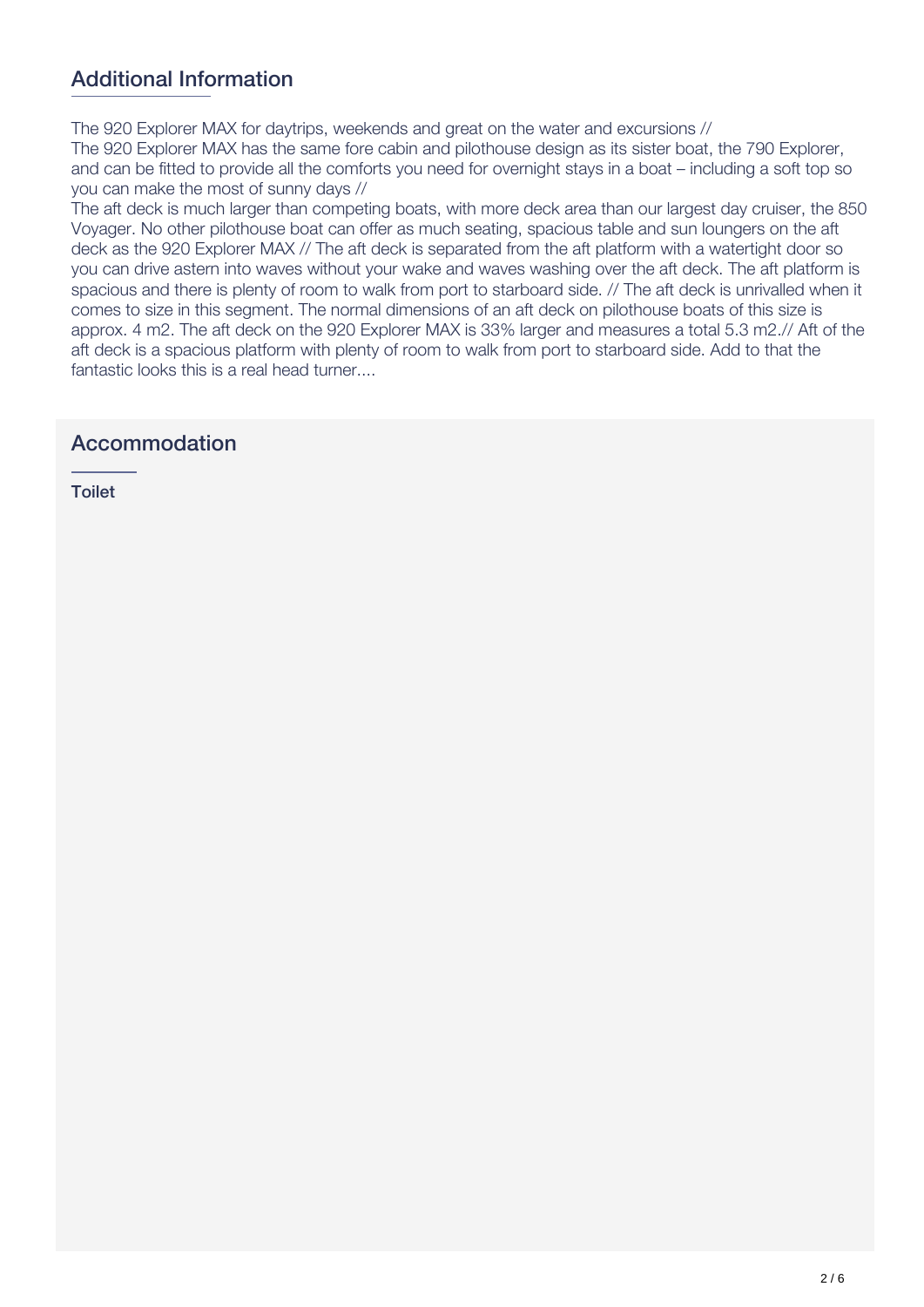#### Navigation Equipment

Navigation lights

**Compass** 

Depth instrument

VHF

Speed instrument

#### Electrical Equipment

Battery charger

**Battery** 

Bilge pump

Shorepower

#### General Equipment

Anchor

Fire extinguisher

Anchor winch

Hydraulic trim tabs

Cockpit Table

Swimming ladder

#### **Disclaimer**

*All the information on this advert is correct to the best of our knowledge, but cannot be guaranteed until the point of sale.*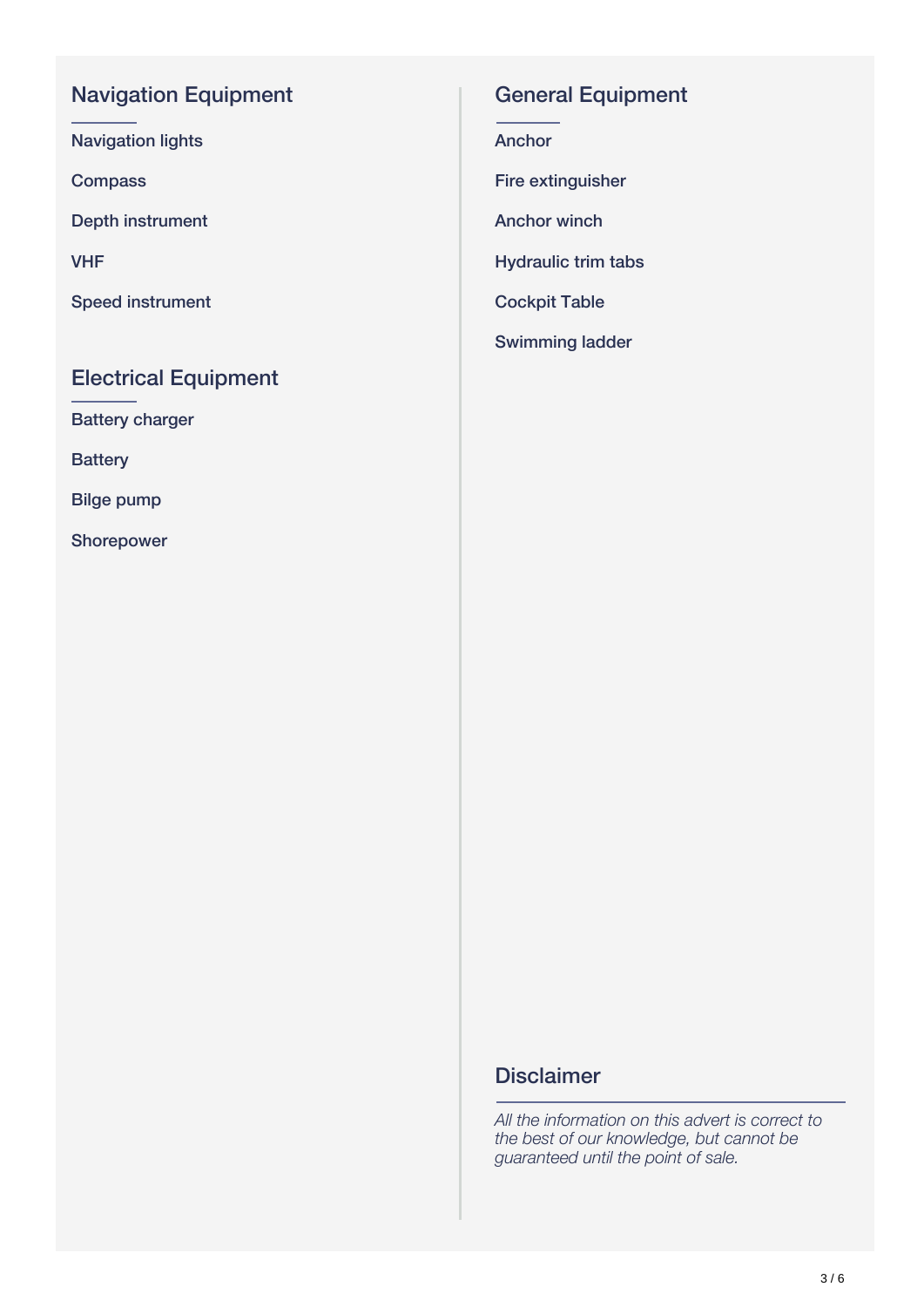### Images

# 2021 Parker 920 Explorer max















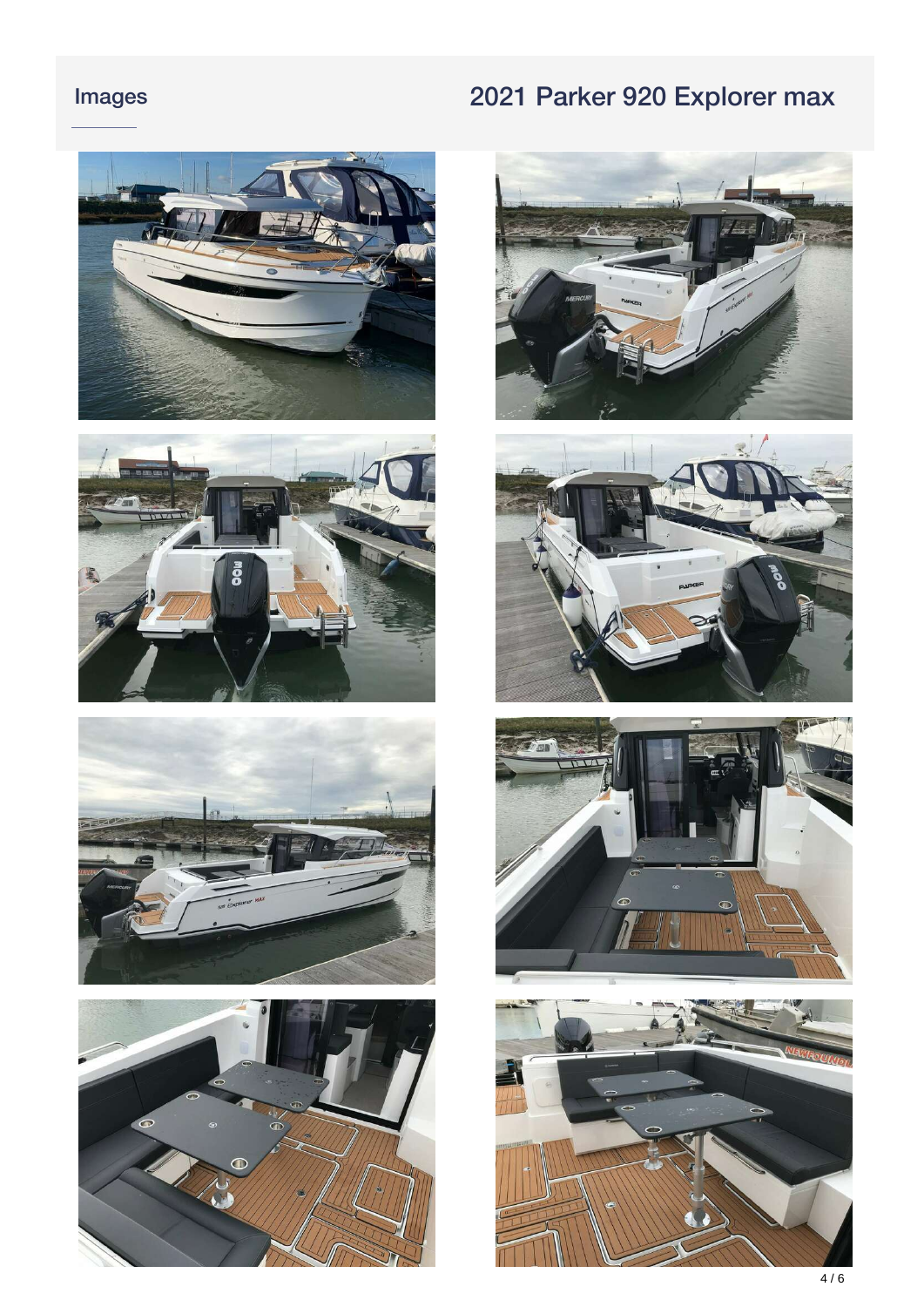### Images

## 2021 Parker 920 Explorer max